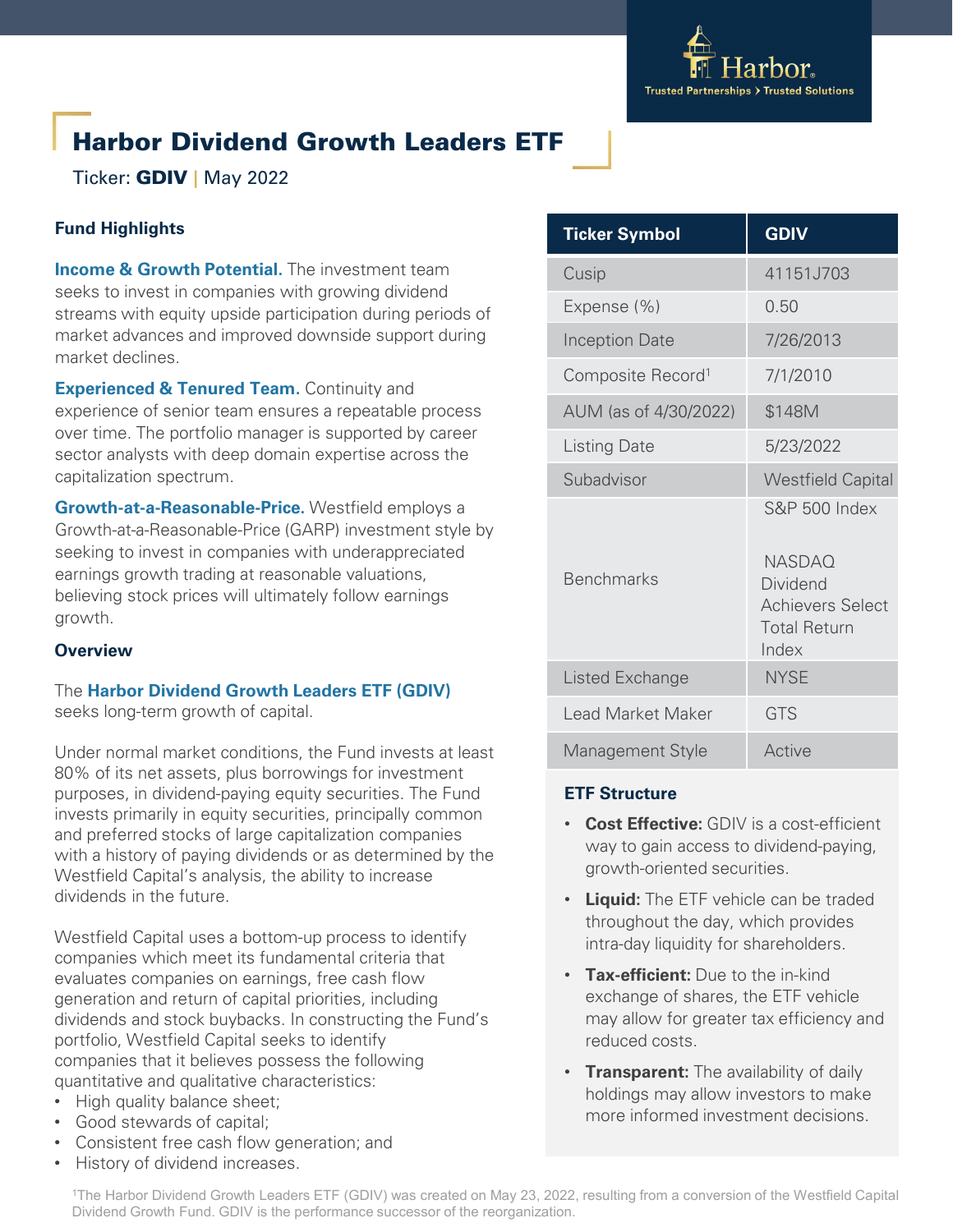#### **Investment Philosophy**

- Westfield believes they can achieve above-market returns with lower risk over a complete market cycle by investing in a concentrated portfolio of competitively advantaged businesses which have the potential to grow free cash flow and increase return of capital to shareholders over time.
- Westfield seeks to invest in companies with growing dividend streams with equity upside participation during periods of market advances and improved downside support during market declines.
- Westfield's growth investing heritage compels them to bring a growth mindset to dividend investing.

#### **Investment Process**



- Idea generation is a collaborative process driven by the portfolio manager's experience, deep domain expertise of research analysts, and customized fundamental screens. Stocks are evaluated on earnings, free cash flow, valuation, and return of capital priorities. Ideal candidates are high quality companies with proven track records of creating shareholder value and management commitment to increasing dividends over time.
- The due diligence process leverages the sector analysts' industry expertise with deep fundamental research in the pursuit of identifying companies best positioned to grow dividends over time. Through a bottom-up approach, the investment team creates a comprehensive assessment of a target company's path to shareholder value creation
- Buy decisions are guided by the long-term total return assessment capital appreciation + dividend and are dependent on existing exposures, macro environment, and thematic considerations. Stocks may be sold due to fundamental deterioration, changes in dividend policy, stretched valuations/achieved targets, or for more attractive opportunities.
- The portfolio will generally consist of 30 50 mid to large capitalization positions, broadly diversified across all sectors. The investment team targets companies with greater expected dividend yield and dividend growth rate than the benchmark.
- Risk is monitored and managed throughout all steps of the investment life-cycle and from multiple perspectives. Individual security risk & portfolio exposures are evaluated by integrating fundamental and process-related inputs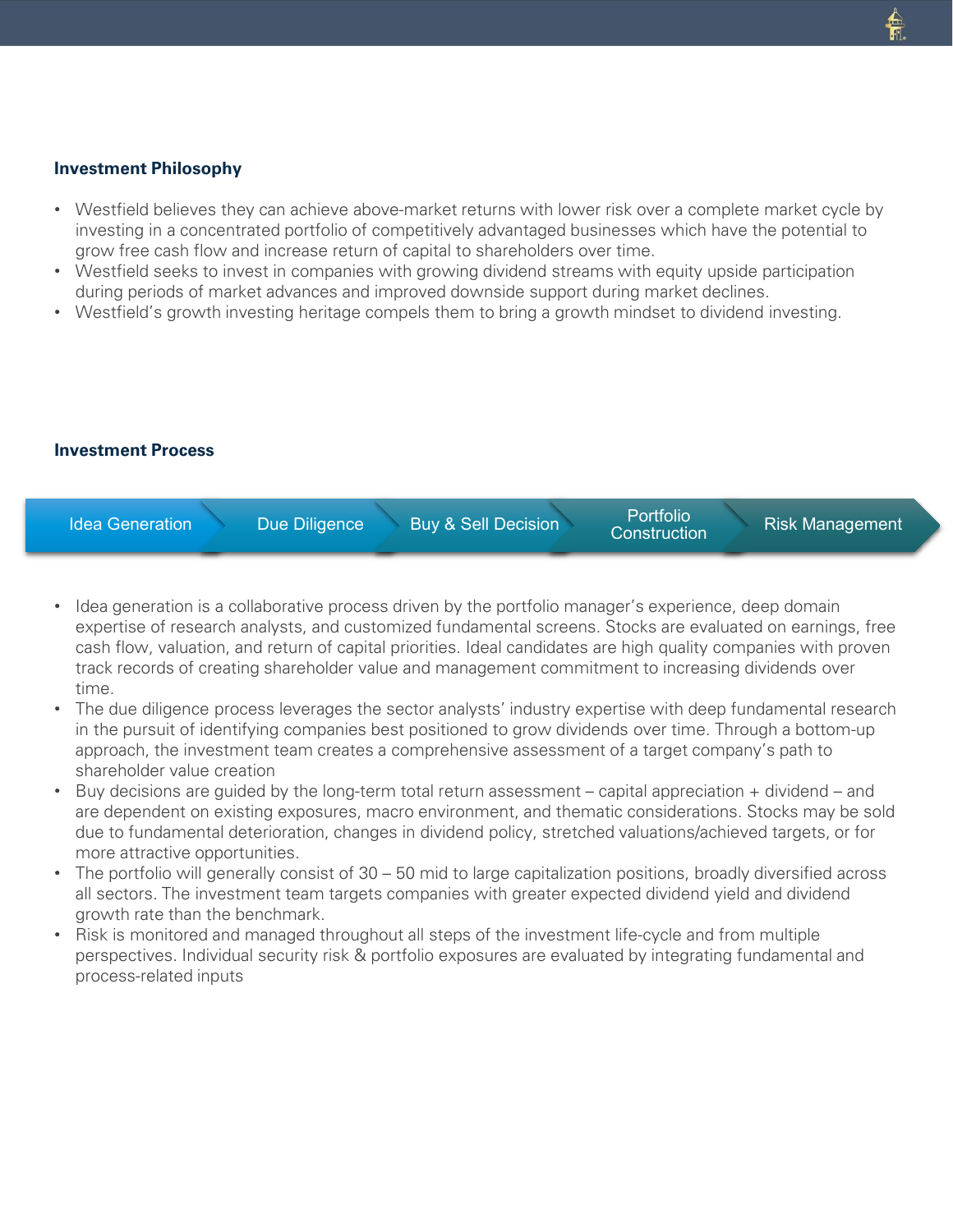|                                                                          | <b>3 Months</b> | 1-year | 3-year | 5-year | <b>Since</b><br><b>Inception</b><br>(7/26/2013) |
|--------------------------------------------------------------------------|-----------------|--------|--------|--------|-------------------------------------------------|
| GDIV (NAV)                                                               | $-4.13$         | 14.59  | 18.52  | 15.88  | 12.39                                           |
| <b>GDIV (Market)</b>                                                     | $-4.13$         | 14.59  | 18.52  | 15.88  | 12.39                                           |
| <b>S&amp;P 500 Index</b>                                                 | $-4.60$         | 15.65  | 18.92  | 15.99  | 14.23                                           |
| NASDAQ U.S.<br><b>Dividend</b><br>Achievers<br>Select <sup>®</sup> Index | $-4.92$         | 12.48  | 16.12  | 14.74  | 12.52                                           |

## **Harbor Dividend Growth Leaders ETF Average Annual Returns, Net of Fees as of 3/31/2022**

**Performance data shown represents past performance and is no guarantee of future results. Past performance is net of management fees and expenses and reflects reinvested dividends and distributions. Past performance reflects the beneficial effect of any expense waivers or reimbursements, without which returns would have been lower. Investment returns and principal value will fluctuate and when redeemed may be worth more or less than their original cost. Returns for periods less than one year are not annualized. Current performance may be higher or lower and is available through the most recent month end at harborcapital.com or by calling 800-422-1050.**

ETF performance prior to 5/23/22 is attributable to the Westfield Capital Dividend Growth Mutual Fund, Institutional Share class. The NAV of the predecessor mutual fund are used for both NAV and Market Offer Price performance from inception to listing.

*Source: Morningstar Direct*